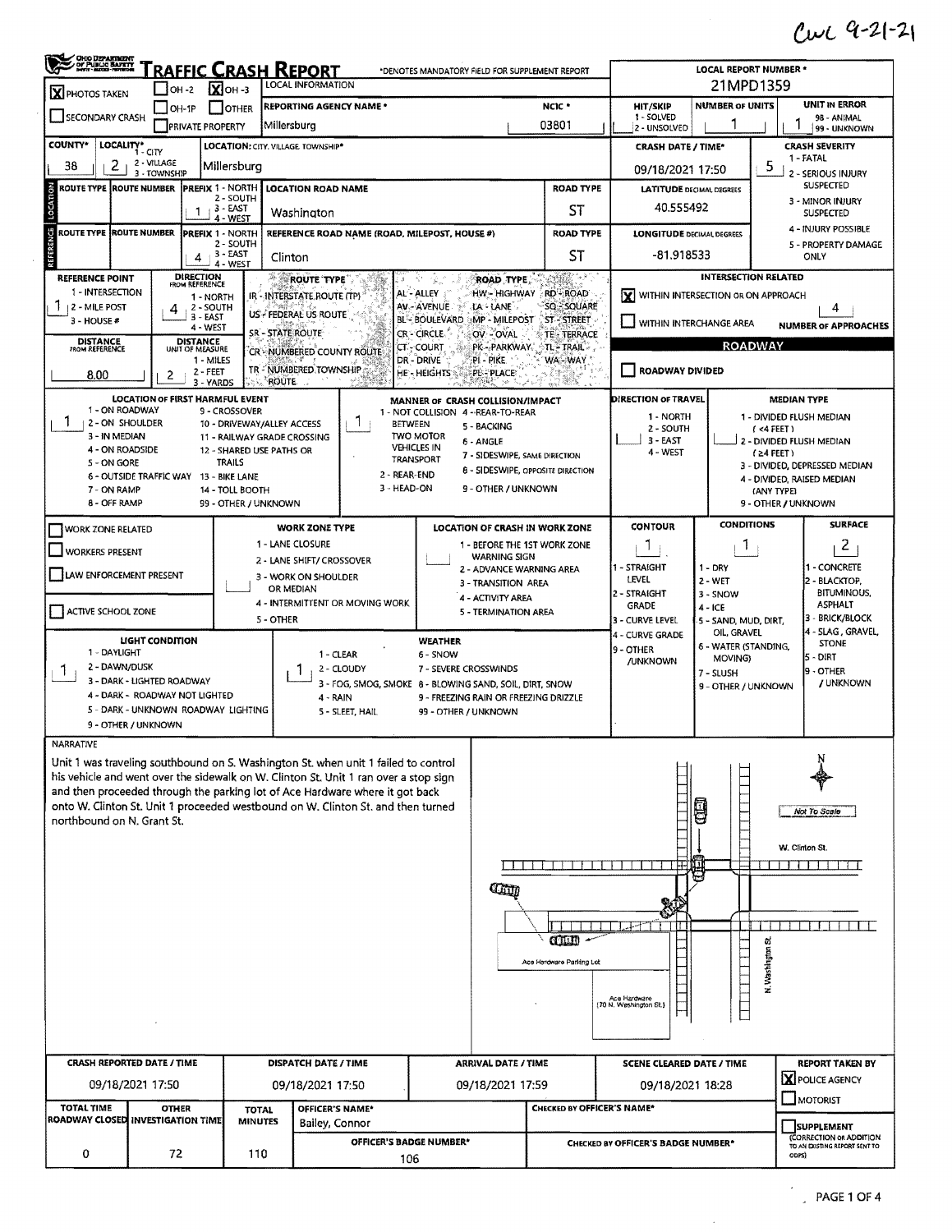|                                   | <b>ONO DEPARTMENT</b><br>OF PUBLIC BAFEIT                                                            |                                                           |                                                                                                               |                      |                                                         |                                                      |                                   | <b>LOCAL REPORT NUMBER</b>                                         |
|-----------------------------------|------------------------------------------------------------------------------------------------------|-----------------------------------------------------------|---------------------------------------------------------------------------------------------------------------|----------------------|---------------------------------------------------------|------------------------------------------------------|-----------------------------------|--------------------------------------------------------------------|
|                                   |                                                                                                      |                                                           |                                                                                                               |                      |                                                         |                                                      |                                   | 21MPD1359                                                          |
| UNIT#                             | OWNER NAME: LAST, FIRST, MIDDLE (E) SAME AS DRIVER)                                                  |                                                           |                                                                                                               |                      |                                                         | OWNER PHONE; INCLUDE AREA CODE (E) SAME AS DRIVER!   |                                   | DAMAGE                                                             |
|                                   | HALL, TINA, L/                                                                                       |                                                           |                                                                                                               |                      | 330-763-4375                                            |                                                      |                                   | <b>DAMAGE SCALE</b>                                                |
|                                   | OWNER ADDRESS: STREET, CITY, STATE, ZIP ( [ ] SAME AS DRIVER)<br>8959 CR 393, MILLERSBURG, OH, 44654 |                                                           |                                                                                                               |                      |                                                         |                                                      | 1 - NONE<br>4<br>2 - MINOR DAMAGE | 3 - FUNCTIONAL DAMAGE<br>4 - DISABLING DAMAGE                      |
|                                   | <b>COMMERCIAL CARRIER: NAME, ADDRESS, CITY, STATE, ZIP</b>                                           |                                                           |                                                                                                               |                      | COMMERCIAL CARRIER PHONE: INCLUDE AREA CODE             |                                                      |                                   | 9 - UNKNOWN                                                        |
|                                   |                                                                                                      |                                                           |                                                                                                               |                      |                                                         |                                                      |                                   | <b>DAMAGED AREA(S)</b>                                             |
| <b>LP STATE</b>                   | <b>LICENSE PLATE #</b>                                                                               |                                                           | <b>VEHICLE IDENTIFICATION #</b>                                                                               |                      | <b>VEHICLE YEAR</b>                                     | <b>VEHICLE MAKE</b>                                  |                                   | <b>INDICATE ALL THAT APPLY</b>                                     |
| ΟН                                | GOB5930<br><b>INSURANCE COMPANY</b>                                                                  |                                                           | JM1CW2BL2E0174223<br><b>INSURANCE POLICY #</b>                                                                |                      | 2014                                                    | <b>MAZDA</b>                                         |                                   |                                                                    |
| <b>X</b> <sup>INSURANCE</sup>     | WAYNE MUTUAL                                                                                         |                                                           | PAP0270741                                                                                                    |                      | <b>COLOR</b><br><b>RED</b>                              | <b>VEHICLE MODEL</b><br>MAZDA5                       |                                   |                                                                    |
|                                   | <b>TYPE OF USE</b>                                                                                   |                                                           | US DOT#                                                                                                       |                      | <b>TOWED BY: COMPANY NAME</b>                           |                                                      |                                   |                                                                    |
| COMMERCIAL                        | <b>GOVERNMENT</b>                                                                                    | IN EMERGENCY<br><b>LESPONSE</b>                           | VEHICLE WEIGHT GVWR/GCWR                                                                                      |                      | <b>RIGZ TWOING</b><br><b>HAZARDOUS MATERIAL</b>         |                                                      |                                   |                                                                    |
| <b>INTERLOCK</b><br><b>DEVICE</b> | HIT/SKIP UNIT                                                                                        | # OCCUPANTS                                               | $1 - 510K$ LBS.                                                                                               |                      | MATERIAL<br><b>CLASS #</b><br>RELEASED                  | PLACARD ID#                                          |                                   |                                                                    |
| <b>EQUIPPED</b>                   |                                                                                                      |                                                           | 2 - 10,001 - 26K LBS.<br>3 - > 26K LBS.                                                                       |                      | <b>PLACARD</b>                                          |                                                      |                                   |                                                                    |
|                                   | 1 - PASSENGER CAR<br>2 - PASSENGER VAN                                                               | 6 - VAN (9-1S SEATS)<br>7 - MOTORCYCLE 2-WHEELED          | 12 - GOLF CART<br>13 - SNOWMOBILE                                                                             |                      | 18 - LIMO (LIVERY VEHICLE)<br>19 - BUS (16+ PASSENGERS) | 23 - PEDESTRIAN/SKATER<br>24 - WHEELCHAIR (ANY TYPE) |                                   |                                                                    |
|                                   | (MINIVAN)                                                                                            | B - MOTORCYCLE 3-WHEELED                                  | 14 - SINGLE UNIT<br><b>TRUCK</b>                                                                              | 20 - OTHER VEHICLE   |                                                         | 25 - OTHER NON-MOTORIST                              |                                   |                                                                    |
|                                   | UNIT TYPE 3 - SPORT UTILITY<br><b>VEHICLE</b>                                                        | 9 - AUTOCYCLE<br>10 - MOPED OR MOTORIZED                  | 1S - SEMI-TRACTOR                                                                                             | 21 - HEAVY EQUIPMENT | 22 - ANIMAL WITH RIDER OR                               | 26 - BICYCLE<br>27 - TRAIN                           |                                   |                                                                    |
|                                   | 4 - PICK UP<br>S - CARGO VAN                                                                         | <b>BICYCLE</b><br>11 - ALL TERRAIN VEHICLE                | 16 - FARM EQUIPMENT<br>17 - MOTORHOME                                                                         |                      | ANIMAL-DRAWN VEHICLE                                    | 99 - UNKNOWN OR HIT/SKIP                             |                                   |                                                                    |
| 0                                 | (ATV/UTV)<br># OF TRAILING UNITS                                                                     |                                                           |                                                                                                               |                      |                                                         |                                                      | 42                                | 12                                                                 |
|                                   | WAS VEHICLE OPERATING IN AUTONOMOUS                                                                  |                                                           | 0 - NO AUTOMATION                                                                                             |                      | 3 - CONDITIONAL AUTOMATION 9 - UNKNOWN                  |                                                      |                                   | 12                                                                 |
|                                   | MODE WHEN CRASH OCCURRED?                                                                            |                                                           | 0<br>1 - DRIVER ASSISTANCE                                                                                    |                      | 4 - HIGH AUTOMATION                                     |                                                      |                                   |                                                                    |
| 2                                 |                                                                                                      |                                                           | 1 - YES 2 - NO 9 - OTHER / UNKNOWN AUTONOMOUS 2 - PARTIAL AUTOMATION 5 - FULL AUTOMATION<br><b>MODE LEVEL</b> |                      |                                                         |                                                      |                                   |                                                                    |
|                                   | 1 - NONE                                                                                             | 6 - BUS - CHARTER/TOUR                                    | <b>11 - FIRE</b>                                                                                              | 16 FARM              |                                                         | 21 - MAIL CARRIER                                    |                                   |                                                                    |
|                                   | $2 - TAXI$<br>3 - ELECTRONIC RIDE                                                                    | 7 - BUS - INTERCITY<br>8 - BUS - SHUTTLE                  | 12 - MILITARY<br>13 - POLICE                                                                                  |                      | 17 - MOWING<br>18 - SNOW REMOVAL                        | 99 - OTHER / UNKNOWN                                 |                                   |                                                                    |
| <b>SPECIAL</b>                    | <b>SHARING</b>                                                                                       | 9 - BUS - OTHER                                           | 14 - PUBLIC UTILITY                                                                                           |                      | 19 - TOWING                                             |                                                      |                                   |                                                                    |
|                                   | <b>FUNCTION 4 - SCHOOL TRANSPORT</b><br>S - BUS - TRANSIT/COMMUTER                                   | 10 - AMBULANCE                                            | 15 - CONSTRUCTION EQUIP.                                                                                      |                      | 20 - SAFETY SERVICE<br>PATROL                           |                                                      |                                   | 12<br>12                                                           |
|                                   | 1 - NO CARGO BODY TYPE                                                                               | 4 - LOGGING                                               | 7 - GRAIN/CHIPS/GRAVEL                                                                                        | 11 - DUMP            |                                                         | 99 - OTHER / UNKNOWN                                 |                                   |                                                                    |
| CARGO                             | / NOT APPLICABLE<br>2 - BUS                                                                          | 5 - INTERMODAL<br><b>CONTAINER CHASSIS</b>                | 8 - POLE                                                                                                      |                      | 12 - CONCRETE MIXER                                     |                                                      |                                   |                                                                    |
| <b>BODY</b>                       | 3 - VEHICLE TOWING<br>ANOTHER MOTOR VEHICLE                                                          | 6 - CARGOVAN<br>/ENCLOSED BOX                             | 9 - CARGO TANK<br>10 - FLAT BED                                                                               |                      | 13 - AUTO TRANSPORTER<br>14 - GARBAGE/REFUSE            |                                                      |                                   | 9 ∐ F<br>9<br>Ġ                                                    |
| <b>TYPE</b>                       | 1 - TURN SIGNALS                                                                                     | 4 - BRAKES                                                | 7 - WORN OR SLICK TIRES                                                                                       |                      | 9 - MOTOR TROUBLE                                       | 99 - OTHER / UNKNOWN                                 |                                   |                                                                    |
| <b>VEHICLE</b>                    | 2 - HEAD LAMPS                                                                                       | S - STEERING                                              | <b>8 - TRAILER EQUIPMENT</b>                                                                                  |                      | 10 - DISABLED FROM PRIOR<br><b>ACCIDENT</b>             |                                                      |                                   |                                                                    |
| <b>DEFECTS</b>                    | 3 - TAIL LAMPS                                                                                       | <b>6 - TIRE BLOWOUT</b>                                   | DEFECTIVE                                                                                                     |                      |                                                         |                                                      | $\Box$ - NO DAMAGE [ 0 ]          | L. UNDERCARRIAGE [ 14 ]                                            |
|                                   | 1 - INTERSECTION -                                                                                   | 4 - MIDBLOCK -                                            | 7 - SHOULDER/ROADSIDE                                                                                         |                      | 10 - DRIVEWAY ACCESS                                    | 99 - OTHER / UNKNOWN                                 | $\Box$ . TOP [ 13 ]               | $\Box$ - ALL AREAS [ 15 ]                                          |
| NDN-                              | MARKED CROSSWALK<br>2 - INTERSECTION -                                                               | MARKED CROSSWALK<br>S - TRAVEL LANE -                     | 8 - SIDEWALK<br>9 - MEDIAN/CROSSING                                                                           |                      | <b>11 - SHARED USE PATHS</b><br>OR TRAILS               |                                                      |                                   |                                                                    |
| MOTORIST                          | UNMARKED CROSSWALK<br>LOCATION 3 - INTERSECTION - OTHER                                              | OTHER LOCATION<br>6 - BICYCLE LANE                        | <b>ISLAND</b>                                                                                                 |                      | 12 - FIRST RESPONDER<br>AT INCIDENT SCENE               |                                                      |                                   | $\Box$ - UNIT NOT AT SCENE [ 16 ]                                  |
|                                   | 1 - NON-CONTACT                                                                                      | 1 - STRAIGHT AHEAD<br>2 - BACKING                         | 9 - LEAVING TRAFFIC<br>LANE                                                                                   |                      | 15 - WALKING, RUNNING,<br>JOGGING, PLAYING              | - STANDING OUTSIDE<br>-21<br>DISABLED VEHICLE        |                                   | <b>INITIAL POINT OF CONTACT</b>                                    |
| 3                                 | 2 - NON-COLLISION                                                                                    | 3 - CHANGING LANES                                        | 10 - PARKED                                                                                                   |                      | 16 - WORKING                                            | 99 - OTHER / UNKNOWN                                 | 0 - NO DAMAGE                     | 14 - UNDERCARRIAGE                                                 |
| <b>ACTION</b>                     | 3 - STRIKING<br>4 - STRUCK                                                                           | 4 - OVERTAKING/PASSING<br>PRE-CRASH S - MAKING RIGHT TURN | 11 - SLOWING OR STOPPED<br>IN TRAFFIC                                                                         |                      | 17 - PUSHING VEHICLE<br>18 - APPROACHING OR             |                                                      | 12                                | 1-12 - REFER TO UNIT 1S - VEHICLE NOT AT SCENE<br><b>DIAGRAM</b>   |
|                                   | 5 - BOTH STRIKING                                                                                    | <b>ACTIONS 6 - MAKING LEFT TURN</b><br>7 - MAKING U-TURN  | 12 - DRIVERLESS<br>13 - NEGOTIATING A CURVE                                                                   |                      | <b>LEAVING VEHICLE</b><br>19 - STANDING                 |                                                      | $13 - TOP$                        | 99 - UNKNOWN                                                       |
|                                   | <b>&amp; STRUCK</b><br>9 - OTHER / UNKNOWN                                                           | 8 - ENTERING TRAFFIC<br>LANE                              | 14 - ENTERING OR CROSSING 20 - OTHER NON-MOTORIST<br>SPECIFIED LOCATION                                       |                      |                                                         |                                                      |                                   | TRAFFIC                                                            |
|                                   | 1 - NONE                                                                                             |                                                           | 8 - FOLLOWING TOO CLOSE 13 - IMPROPER START FROM                                                              |                      | 18 - OPERATING DEFECTIVE                                | 23 - OPENING DOOR INTO                               | <b>TRAFFICWAY FLOW</b>            | <b>TRAFFIC CONTROL</b>                                             |
|                                   | 2 - FAILURE TO YIELD<br>3 - RAN RED LIGHT                                                            | /ACDA<br>9 - IMPROPER LANE                                | A PARKED POSITION<br>14 - STOPPED OR PARKED                                                                   |                      | <b>EQUIPMENT</b><br>19 - LOAD SHIFTING                  | ROADWAY<br>99 - OTHER IMPROPER.                      | 1 - ONE-WAY<br>2 - TWO-WAY        | 1 - ROUNDABOUT 4 - STOP SIGN                                       |
| 6                                 | 4 - RAN STOP SIGN<br><b>S - UNSAFE SPEED</b>                                                         | CHANGE<br>10 - IMPROPER PASSING                           | <b>ILLEGALLY</b><br>15 - SWERVING TO AVOID                                                                    |                      | /FALLING/SPILLING<br>20 - IMPROPER CROSSING             | <b>ACTION</b>                                        | 2                                 | 2 - SIGNAL<br>S - YIELD SIGN<br>4<br>3 - FLASHER<br>6 - NO CONTROL |
|                                   | CONTRIBUTING 6 - IMPROPER TURN<br>CIRCUMSTANCES 7 - LEFT OF CENTER                                   | 11 - DROVE OFF ROAD<br>12 - IMPROPER BACKING              | 16 - WRONG WAY<br>17 - VISION OBSTRUCTION                                                                     |                      | 21 - LYING IN ROADWAY<br>22 - NOT DISCERNIBLE           |                                                      | # or THROUGH LANES                | <b>RAIL GRADE CROSSING</b>                                         |
|                                   |                                                                                                      |                                                           |                                                                                                               |                      |                                                         |                                                      | ON ROAD                           | 1 - NOT INVLOVED                                                   |
| ñΆ                                | <b>SEQUENCE OF EVENTS</b>                                                                            |                                                           | …EVENTS ……                                                                                                    |                      |                                                         |                                                      | 2                                 | 2 - INVOLVED-ACTIVE CROSSING<br>1<br>3 - INVOLVED-PASSIVE CROSSING |
| 9                                 | 1 - OVERTURN/ROLLOVER<br>2 - FIRE/EXPLOSION                                                          | 7 - SEPARATION OF UNITS<br>8 - RAN OFF ROAD RIGHT         | 12 - DOWNHILL RUNAWAY<br>13 - OTHER NON-COLLISION 20 - MOTOR VEHICLE IN                                       |                      | 19 - ANIMAL -OTHER                                      | 23 - STRUCK BY FALLING.<br>SHIFTING CARGO OR         |                                   |                                                                    |
|                                   | 3 - IMMERSION<br>4 - JACKKNIFE                                                                       | 9 - RAN OFF ROAD LEFT<br>10 - CROSS MEDIAN                | 14 - PEDESTRIAN<br>15 - PEDALCYCLE                                                                            |                      | TRANSPORT<br>21 - PARKED MOTOR                          | ANYTHING SET IN<br>MOTION BY A MOTOR                 |                                   | UNIT / NON-MOTORIST DIRECTION                                      |
| 37<br>2                           | 5 - CARGO / EQUIPMENT                                                                                | 11 - CROSS CENTERLINE -                                   | 16 - RAILWAY VEHICLE                                                                                          |                      | VEHICLE                                                 | <b>VEHICLE</b><br>24 - OTHER MOVABLE                 |                                   | 1 - NORTH<br>5 - NORTHEAST<br>2 - SOUTH<br>6 - NORTHWEST           |
|                                   | LOSS OR SHIFT<br>6 - EQUIPMENT FAILURE                                                               | OPPOSITE DIRECTION<br>OF TRAVEL                           | 17 - ANIMAL - FARM<br>18 - ANIMAL - DEER                                                                      |                      | 22 - WORK ZONE<br>MAINTENANCE                           | OBJECT                                               | <b>FROM</b><br>TO I               | $3 - EAST$<br>7 - SOUTHEAST<br>4<br>4 - WEST<br>8 - SOUTHWEST      |
| з                                 | um dikaraja                                                                                          |                                                           | COLLISION WITH FIXED OBJECT - STRUCK                                                                          |                      | <b>EQUIPMENT</b><br>ranakhal ka                         | <u>under Kauerstätte des Erlander</u> s              |                                   | 9 - OTHER / UNKNOWN                                                |
|                                   | 25 - IMPACT ATTENUATOR 31 - GUARDRAIL END<br>/ CRASH CUSHION                                         | 32 - PORTABLE BARRIER                                     | 38 - OVERHEAD SIGN POST<br>39 - LIGHT / LUMINARIES                                                            | <b>46 - FENCE</b>    | 45 - EMBANKMENT                                         | <b>S2 - BUILDING</b><br>53 - TUNNEL                  | UNIT SPEED                        | DETECTED SPEED                                                     |
|                                   | 26 - BRIDGE OVERHEAD<br><b>STRUCTURE</b>                                                             | 33 - MEDIAN CABLE BARRIER<br>34 - MEDIAN GUARDRAIL        | <b>SUPPORT</b><br>40 - UTILITY POLE                                                                           | <b>48 - TREE</b>     | 47 - MAILBOX                                            | 54 - OTHER FIXED<br>OBJECT                           |                                   |                                                                    |
|                                   | 27 - BRIDGE PIER OR<br><b>ABUTMENT</b>                                                               | <b>BARRIER</b><br>35 - MEDIAN CONCRETE                    | 41 - OTHER POST, POLE<br>OR SUPPORT                                                                           |                      | 49 - FIRE HYDRANT<br>50 - WORK ZONE                     | 99 - OTHER / UNKNOWN                                 | 10                                | 1 - STATED / ESTIMATED SPEED                                       |
|                                   | 28 - BRIDGE PARAPET<br>29 - BRIDGE RAIL                                                              | BARRIER<br>36 - MEDIAN OTHER BARRIER                      | 42 - CULVERT<br>43 - CURS                                                                                     |                      | MAINTENANCE<br>EQUIPMENT                                |                                                      | POSTED SPEED                      | 2 - CALCULATED / EDR                                               |
|                                   | 30 - GUARDRAIL FACE                                                                                  | 37 - TRAFFIC SIGN POST                                    | 44 - DITCH                                                                                                    | 51 - WALL            |                                                         |                                                      |                                   | 3 - UNDETERMINED                                                   |
|                                   | FIRST HARMFUL EVENT                                                                                  | 2                                                         | <b>MOST HARMFUL EVENT</b>                                                                                     |                      |                                                         |                                                      | 25                                |                                                                    |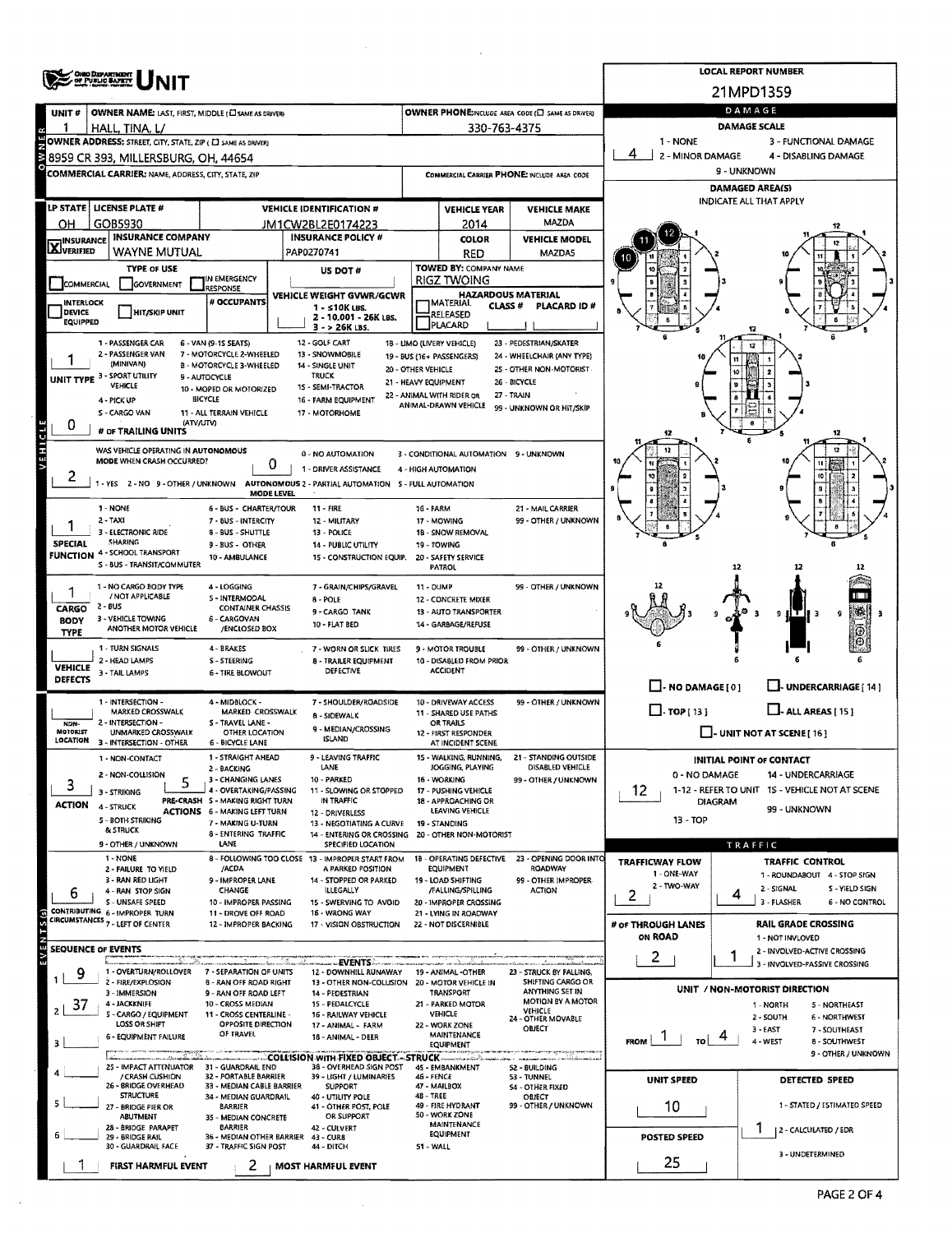|                                                   | <b>SEERER MOTORIST / NON-MOTORIST</b>                                                                                                                                                                                                                                                           |                                                               |                                                         |                                               |                                                 |                                       | <b>LOCAL REPORT NUMBER</b> |                                                                         |                  |                      |                                                       |                    |                                           |                                                            |                           |
|---------------------------------------------------|-------------------------------------------------------------------------------------------------------------------------------------------------------------------------------------------------------------------------------------------------------------------------------------------------|---------------------------------------------------------------|---------------------------------------------------------|-----------------------------------------------|-------------------------------------------------|---------------------------------------|----------------------------|-------------------------------------------------------------------------|------------------|----------------------|-------------------------------------------------------|--------------------|-------------------------------------------|------------------------------------------------------------|---------------------------|
| <b>UNIT#</b>                                      | <b>NAME: LAST, FIRST, MIDDLE</b>                                                                                                                                                                                                                                                                |                                                               |                                                         |                                               |                                                 |                                       |                            | 21MPD1359<br>DATE OF BIRTH<br><b>GENDER</b><br>AGE                      |                  |                      |                                                       |                    |                                           |                                                            |                           |
| 1                                                 | HALL, JAMES, ROBERT                                                                                                                                                                                                                                                                             |                                                               |                                                         |                                               |                                                 |                                       |                            |                                                                         | 68<br>08/14/1953 |                      |                                                       |                    |                                           |                                                            |                           |
|                                                   |                                                                                                                                                                                                                                                                                                 | <b>ADDRESS: STREET, CITY, STATE, ZIP</b>                      |                                                         |                                               |                                                 |                                       |                            |                                                                         |                  |                      | <b>CONTACT PHONE - INCLUDE AREA CODE</b>              |                    |                                           |                                                            | м                         |
|                                                   |                                                                                                                                                                                                                                                                                                 | 8959 TR 393, MILLERSBURG, OH, 44654                           |                                                         |                                               |                                                 |                                       |                            |                                                                         |                  | 330-763-1033         |                                                       |                    |                                           |                                                            |                           |
| <b>INJURIES INJURED</b>                           |                                                                                                                                                                                                                                                                                                 | <b>EMS AGENCY (NAME)</b>                                      |                                                         |                                               | INJURED TAKEN TO: MEDICAL FACILITY (NAME, CITY) |                                       |                            | <b>SAFETY EQUIPMENT</b><br>USED                                         |                  | DOT-Compliant        | <b>SEATING</b><br><b>POSITION</b>                     |                    | AIR BAG USAGE                             | <b>EJECTION</b>                                            | <b>TRAPPED</b>            |
| 5                                                 | TAKEN<br>BY<br>ا 1ء                                                                                                                                                                                                                                                                             |                                                               |                                                         |                                               |                                                 |                                       |                            | 99                                                                      |                  | <b>IMC HELMET</b>    | 1                                                     | 1                  |                                           | 1                                                          | 1                         |
|                                                   |                                                                                                                                                                                                                                                                                                 | OL STATE OPERATOR LICENSE NUMBER                              |                                                         |                                               | OFFENSE CHARGED                                 |                                       | LOCAL                      | OFFENSE DESCRIPTION                                                     |                  |                      |                                                       |                    | <b>CITATION NUMBER</b>                    |                                                            |                           |
| OH                                                | RK415731                                                                                                                                                                                                                                                                                        |                                                               |                                                         | 4511.202                                      |                                                 |                                       | CODE                       | OPERATING VEHICLE WITHOUT REASO                                         |                  |                      |                                                       | RD62AY             |                                           |                                                            |                           |
| <b>OL CLASS</b>                                   | <b>ENDORSEMENT</b>                                                                                                                                                                                                                                                                              | <b>RESTRICTION SELECT UP TO 3</b>                             | <b>DRIVER</b>                                           |                                               | ALCOHOL / DRUG SUSPECTED                        |                                       |                            | <b>CONDITION</b>                                                        |                  | <b>ALCOHOL TEST</b>  |                                                       |                    |                                           | <b>DRUG TEST(S)</b>                                        |                           |
| 1                                                 |                                                                                                                                                                                                                                                                                                 |                                                               | BY                                                      | <b>DISTRACTED</b>                             | X ALCOHOL                                       | MARUUANA                              |                            | 6                                                                       | <b>STATUS</b>    | <b>TYPE</b><br>4     | VALUE<br>.250                                         | <b>STATUS</b><br>1 | <b>TYPE</b>                               |                                                            | RESULTS SELECT UP TO 4    |
| UNIT #                                            |                                                                                                                                                                                                                                                                                                 | NAME: LAST, FIRST, MIDDLE                                     |                                                         |                                               | <b>OTHER DRUG</b>                               |                                       |                            |                                                                         | 4                |                      | DATE OF BIRTH                                         |                    | 1                                         | AGE                                                        | <b>GENDER</b>             |
|                                                   |                                                                                                                                                                                                                                                                                                 |                                                               |                                                         |                                               |                                                 |                                       |                            |                                                                         |                  |                      |                                                       |                    |                                           |                                                            |                           |
|                                                   |                                                                                                                                                                                                                                                                                                 | <b>ADDRESS: STREET, CITY, STATE, ZIP</b>                      |                                                         |                                               |                                                 |                                       |                            |                                                                         |                  |                      | <b>CONTACT PHONE - INCLUDE AREA CODE</b>              |                    |                                           |                                                            |                           |
|                                                   |                                                                                                                                                                                                                                                                                                 |                                                               |                                                         |                                               |                                                 |                                       |                            |                                                                         |                  |                      |                                                       |                    |                                           |                                                            |                           |
| <b>INJURIES INJURED</b>                           |                                                                                                                                                                                                                                                                                                 | <b>EMS AGENCY (NAME)</b>                                      |                                                         |                                               | INJURED TAKEN TO: MEDICAL FACILITY (NAME, CITY) |                                       |                            | <b>SAFETY EQUIPMENT</b><br>USED                                         |                  | <b>DOT-COMPLIANT</b> | <b>SEATING</b><br>POSITION                            |                    | AIR BAG USAGE                             | <b>EJECTION</b>                                            | <b>TRAPPED</b>            |
|                                                   | <b>TAKEN</b><br>BY                                                                                                                                                                                                                                                                              |                                                               |                                                         |                                               |                                                 |                                       |                            |                                                                         |                  | <b>MC HELMET</b>     |                                                       |                    |                                           |                                                            |                           |
|                                                   |                                                                                                                                                                                                                                                                                                 | OL STATE OPERATOR LICENSE NUMBER                              |                                                         |                                               | OFFENSE CHARGED                                 |                                       | LOCAL<br>CODE              | OFFENSE DESCRIPTION                                                     |                  |                      |                                                       |                    | <b>CITATION NUMBER</b>                    |                                                            |                           |
|                                                   |                                                                                                                                                                                                                                                                                                 |                                                               |                                                         |                                               |                                                 |                                       |                            |                                                                         |                  |                      |                                                       |                    |                                           |                                                            |                           |
| OL CLASS                                          | <b>ENDORSEMENT</b>                                                                                                                                                                                                                                                                              | <b>RESTRICTION SELECT UP TO 3</b>                             | <b>DRIVER</b>                                           |                                               | ALCOHOL / DRUG SUSPECTED                        |                                       |                            | <b>CONDITION</b>                                                        |                  | ALCOHOL TEST         |                                                       |                    |                                           | <b>DRUG TEST(S)</b>                                        |                           |
|                                                   |                                                                                                                                                                                                                                                                                                 |                                                               | BY                                                      | <b>DISTRACTED</b>                             | ALCOHOL<br><b>OTHER DRUG</b>                    | MARUUANA                              |                            |                                                                         | <b>STATUS</b>    | <b>TYPE</b>          | <b>VALUE</b>                                          | <b>STATUS</b>      | <b>TYPE</b>                               |                                                            | RESULTS SELECT UP TO 4    |
| UNIT <sub>#</sub>                                 |                                                                                                                                                                                                                                                                                                 | NAME: LAST, FIRST, MIDDLE                                     |                                                         |                                               |                                                 |                                       |                            |                                                                         |                  |                      | <b>DATE OF BIRTH</b>                                  |                    |                                           | AGE                                                        | <b>GENDER</b>             |
|                                                   |                                                                                                                                                                                                                                                                                                 |                                                               |                                                         |                                               |                                                 |                                       |                            |                                                                         |                  |                      |                                                       |                    |                                           |                                                            |                           |
|                                                   |                                                                                                                                                                                                                                                                                                 | <b>ADDRESS: STREET, CITY, STATE, ZIP</b>                      |                                                         |                                               |                                                 |                                       |                            |                                                                         |                  |                      | <b>CONTACT PHONE - INCLUDE AREA CODE</b>              |                    |                                           |                                                            |                           |
|                                                   |                                                                                                                                                                                                                                                                                                 |                                                               |                                                         |                                               |                                                 |                                       |                            |                                                                         |                  |                      |                                                       |                    |                                           |                                                            |                           |
| NON-M<br>INJURIES INJURED                         | <b>TAKEN</b>                                                                                                                                                                                                                                                                                    | <b>EMS AGENCY (NAME)</b>                                      |                                                         |                                               | INJURED TAKEN TO: MEDICAL FACILITY (NAME, CITY) |                                       |                            | <b>SAFETY EQUIPMENT</b><br>USED                                         |                  | DOT-COMPLIANT        | <b>SEATING</b><br><b>POSITION</b>                     |                    | AIR BAG USAGE                             |                                                            | <b>EJECTION   TRAPPED</b> |
|                                                   | BY                                                                                                                                                                                                                                                                                              |                                                               |                                                         |                                               |                                                 |                                       |                            |                                                                         |                  | <b>JMC HELMET</b>    |                                                       |                    |                                           |                                                            |                           |
|                                                   |                                                                                                                                                                                                                                                                                                 | OL STATE OPERATOR LICENSE NUMBER                              |                                                         |                                               | OFFENSE CHARGED                                 |                                       | LOCAL<br>CODE              | OFFENSE DESCRIPTION                                                     |                  |                      |                                                       |                    | <b>CITATION NUMBER</b>                    |                                                            |                           |
|                                                   | <b>ENDORSEMENT</b>                                                                                                                                                                                                                                                                              |                                                               |                                                         |                                               |                                                 |                                       |                            |                                                                         |                  | <b>ALCOHOL TEST</b>  |                                                       |                    |                                           | <b>DRUG TEST(S)</b>                                        |                           |
| OL CLASS                                          |                                                                                                                                                                                                                                                                                                 | <b>RESTRICTION SELECT UP TO 3</b>                             | <b>DRIVER</b>                                           | <b>DISTRACTED</b>                             | ALCOHOL / DRUG SUSPECTED<br>ALCOHOL             | MARIJUANA                             |                            | <b>CONDITION</b>                                                        | <b>STATUS</b>    | <b>TYPE</b>          | VALUE                                                 | <b>STATUS</b>      | <b>TYPE</b>                               |                                                            | RESULTS SELECT UP TO 4    |
|                                                   |                                                                                                                                                                                                                                                                                                 |                                                               | BY                                                      |                                               | <b>OTHER DRUG</b>                               |                                       |                            |                                                                         |                  |                      |                                                       |                    |                                           |                                                            |                           |
|                                                   | INIHPIES                                                                                                                                                                                                                                                                                        | SEATING POSITION                                              |                                                         | AIR RAG                                       |                                                 | OL CLASS                              |                            | OL RESTRICTION(S)   DRIVER DISTRACTION                                  |                  |                      |                                                       |                    |                                           | <b>TEST STATUS</b>                                         |                           |
| FATAL<br>SUSPECTED SERIOUS                        |                                                                                                                                                                                                                                                                                                 | <b>FRONT - LEFT SIDE</b><br>(MOTORCYCLE DRIVER)               | 1 - NOT DEPLOYED<br>2 DEPLOYED FRONT                    |                                               |                                                 | 1 - CLASS A                           |                            | - ALCOHOL INTERLOCK<br><b>DEVICE</b>                                    |                  |                      | - NOT DISTRACTED<br>2 MANUALLY OPERATING AN           |                    |                                           | NONE GIVEN<br><b>TEST REFUSED</b>                          |                           |
| injury<br>- SUSPECTED MINOR                       |                                                                                                                                                                                                                                                                                                 | <b>FRONT - MIDDLE</b><br><b>FRONT - RIGHT SIDE:</b>           | 3 - DEPLOYED SIDE<br><b>4<sup>2</sup> DEPLOYED BOTH</b> |                                               |                                                 | 2 - CLASS B<br>3. - CLASS C           |                            | 2 - CDL INTRASTATE ONLY<br>3 - CORRECTIVE LENSES                        |                  |                      | <b>ELECTRONIC</b><br>COMMUNICATION DEVICE             |                    | 3 - TEST GIVEN,                           |                                                            | CONTAMINATED SAMPLE       |
| <b>INJURY</b><br><b>POSSIBLE INJURY</b>           |                                                                                                                                                                                                                                                                                                 | <b>SECOND - LEFT SIDE</b><br>(MOTORCYCLE PASSENGER)           | <b>FRONT/SIDE</b>                                       | <b>NOT APPLICABLE</b>                         |                                                 | 4 - REGULAR CLASS                     |                            | 4 - FARM WAIVER<br><b>SEXCEPT CLASS A BUS</b>                           |                  | <b>DIAFINGY</b>      | (TEXTING, TYPING,<br>TALKING ON HANDS-FREE            |                    | 4 - TEST GIVEN,                           | / UNUSABLE                                                 |                           |
| 5. NO APPARENT INJURY                             |                                                                                                                                                                                                                                                                                                 | SECOND - MIDDLE<br>6 - SECOND - RIGHT SIDE-                   | 9 - DEPLOYMENT UNKNOWN                                  |                                               |                                                 | $(OHIO = D)$<br>5 - M/C MOPED, ONLY   |                            | 6 - EXCEPT CLASS A<br>& CLASS B BUS                                     |                  |                      | <b>COMMUNICATION DEVICE</b><br>- TALKING ON HAND-HELD |                    | <b>5 - TEST GIVEN.</b>                    | <b>RESULTS KNOWN</b>                                       |                           |
| INJURIES TAKEN BY                                 |                                                                                                                                                                                                                                                                                                 | <b>ATHIRD - LEFT SIDE</b><br>(MOTORCYCLE SIDE CAR)            | 1 - NOT EJECTED                                         | <b>EJECTION</b>                               |                                                 | 6 - NO VALID OL S                     |                            | EXCEPT TRACTOR-TRAILER<br>8-INTERMEDIATE LICENSE<br><b>RESTRICTIONS</b> |                  |                      | COMMUNICATION DEVICE<br>5 - OTHER ACTIVITY WITH AN    |                    |                                           | <b>A RESULTS UNKNOWN</b>                                   |                           |
| 1.- NOT-TRANSPORTED                               |                                                                                                                                                                                                                                                                                                 | THIRD - MIDDLE<br>9 - THIRD - RIGHT SIDE                      |                                                         | <b>PARTIALLY EJECTED</b><br>- TOTALLY EJECTED |                                                 | <b>OL ENDORSEMENT</b>                 |                            | 9 - Learner's Permit<br>RESTRICTIONS".                                  |                  |                      | ELECTRONIC DEVICE<br>6 PASSENGER                      |                    | 1: NONE                                   |                                                            | <b>ALCOHOL TEST TYPE</b>  |
| <b>/TREATED AT SCENE</b><br>∤EMS                  |                                                                                                                                                                                                                                                                                                 | 10 - SLEEPER SECTION<br>OF TRUCK CAB                          | <b>4 - NOT APPLICABLE</b>                               |                                               |                                                 | H - HAZMAT                            |                            | 10 - UMITED TO DAYLIGHT<br>ONLY.                                        |                  |                      | 7 - OTHER DISTRACTION<br>INSIDE THE VEHICLE           |                    | $2 - BLOOD$<br><b>3-URINE</b>             |                                                            |                           |
| POLICE                                            |                                                                                                                                                                                                                                                                                                 | PASSENGER IN<br>OTHER ENCLOSED CARGO                          |                                                         | <b>TRAPPED</b>                                |                                                 | M - MOTORCYCLE<br>P - PASSENGER:      |                            | <b>IT-LIMITED TO EMPLOYMENT</b><br>12 - LIMITED - OTHER                 |                  |                      | <b>8 - OTHER DISTRACTION:</b><br>OUTSIDE THE VEHICLE  |                    | 4 - BREATH<br><b>S-OTHER</b>              |                                                            |                           |
|                                                   | IT - NOT TRAPPED<br>AREA (NON-TRAILING UNIT)<br>9 - OTHER / UNKNOWN<br>9 - OTHER / UNKNOWN?<br>13: MECHANICAL DEVICES<br>N-TANKER<br>BUS, PICK-UP WITH CAP)<br>2 - EXTRICATED BY<br><b>DRUG TEST TYPE</b><br>(SPECIAL BRAKES, HAND)<br>CONDITION<br><b>PASSENGER IN THE</b><br>MECHANICAL MEANS |                                                               |                                                         |                                               |                                                 |                                       |                            |                                                                         |                  |                      |                                                       |                    |                                           |                                                            |                           |
| <b>SAFETY EQUIPMENT</b><br><b>T-NONE USED A</b>   |                                                                                                                                                                                                                                                                                                 | UNENCLOSED CARGO AREA 2-3 - FREED BY<br>-TRAILING UNIT<br>13. |                                                         |                                               |                                                 | Q - MOTOR SCOOTER<br>R - THREE-WHEEL  |                            | CONTROLS, OR OTHER<br><b>ADAPTIVE DEVICES)</b>                          |                  |                      | 1 - APPARENTLY NORMAL<br>2. PHYSICAL IMPAIRMENT?      |                    | 1 - NONE<br>2 - BLOOD<br><b>135 URINE</b> |                                                            |                           |
| 2: SHOULDER BELT ONLY<br>USED                     |                                                                                                                                                                                                                                                                                                 | 14 - RIDING ON VEHICLE                                        |                                                         |                                               | NON-MECHANICAL MEANS                            | MOTORCYCLE                            |                            | 4 - MILITARY VEHICLES ONLY<br>15 - MOTOR VEHICLES                       |                  |                      | 3 - EMOTIONAL (E.G.,<br>DEPRESSED, ANGRY              |                    | 4 - OTHER                                 |                                                            |                           |
| 4 - SHOULDER & LAP BELT                           | S <sup>5</sup> SCHOOL BUS<br><b>EXTERIOR</b><br><b>WITHOUT AIR BRAKES</b><br>3 - LAP BELT ONLY USED<br>(NON-TRAILING UNIT)<br>- DOUBLE & TRIPLE<br>15 - NON-MOTORIST                                                                                                                            |                                                               |                                                         |                                               |                                                 |                                       |                            | 16 - OUTSIDE MIRROR-<br>17 - PROSTHETIC AID.                            |                  | 4-ILLNESS            | <b>DISTURBED)</b>                                     |                    | <b>DRUG TEST</b>                          |                                                            | <b>RESULTIS</b>           |
| <b>PUSED</b><br>5 - CHILD RESTRAINT SYSTEM        |                                                                                                                                                                                                                                                                                                 | 99 - OTHER / UNKNOWN                                          |                                                         |                                               |                                                 | <b>TRAILERS</b><br>- TANKER / HAZMAT, |                            | 18 - OTHER                                                              |                  |                      | 5 - FELL ASLEEP, FAINTED,<br>FATIGUED, ETC.           |                    |                                           | 1- AMPHETAMINES<br>2 - BARBITURATES<br>3 - BENZODIAZEPINES |                           |
| <b>FORWARD FACING</b><br>6 CHILD RESTRAINT SYSTEM |                                                                                                                                                                                                                                                                                                 |                                                               |                                                         |                                               |                                                 |                                       |                            |                                                                         |                  |                      | UNDER THE INFLUENCE OF<br>MEDICATIONS / DRUGS /       |                    |                                           | 4 - CANNABINOIDS                                           |                           |
| <b>REAR FACING</b><br>7 - BOOSTER SEAT            |                                                                                                                                                                                                                                                                                                 |                                                               |                                                         |                                               |                                                 | <b>GENDER</b><br>F - FEMALE           |                            |                                                                         |                  | <b>ALCOHOL</b>       | - OTHER / UNKNOWN                                     |                    | 5 - COCAINE <sup>®</sup>                  | 6 - OPIATES / OPIOIDS                                      |                           |
| 8 - HELMET USED 2<br>9- PROTECTIVE PADS USED      |                                                                                                                                                                                                                                                                                                 |                                                               |                                                         |                                               | M - MALE                                        |                                       |                            |                                                                         |                  |                      |                                                       |                    | 7. - OTHER                                | <b>8 - NEGATIVE RESULTS</b>                                |                           |
| (ELBOWS, KNEES, ETC)<br>10 - REFLECTIVE CLOTHING  |                                                                                                                                                                                                                                                                                                 |                                                               |                                                         |                                               |                                                 | U - OTHER / UNKNOWN                   |                            |                                                                         |                  |                      |                                                       |                    |                                           |                                                            |                           |
| 11 - LIGHTING - PEDESTRIAN.<br>/ BICYCLE ONLY     |                                                                                                                                                                                                                                                                                                 |                                                               |                                                         |                                               |                                                 |                                       |                            |                                                                         |                  |                      |                                                       |                    |                                           |                                                            |                           |
| 99 - OTHER / UNKNOWN                              |                                                                                                                                                                                                                                                                                                 |                                                               |                                                         |                                               |                                                 |                                       |                            |                                                                         |                  |                      |                                                       |                    |                                           |                                                            |                           |

 $\mathcal{L}_{\mathcal{A}}$ 

 $\bar{\mathcal{A}}$ 

l,

 $\overline{\phantom{a}}$ 

 $\ddot{\phantom{a}}$ 

 $\bar{a}$ 

 $\sim 1$ 

Ļ,

 $\ddot{\phantom{0}}$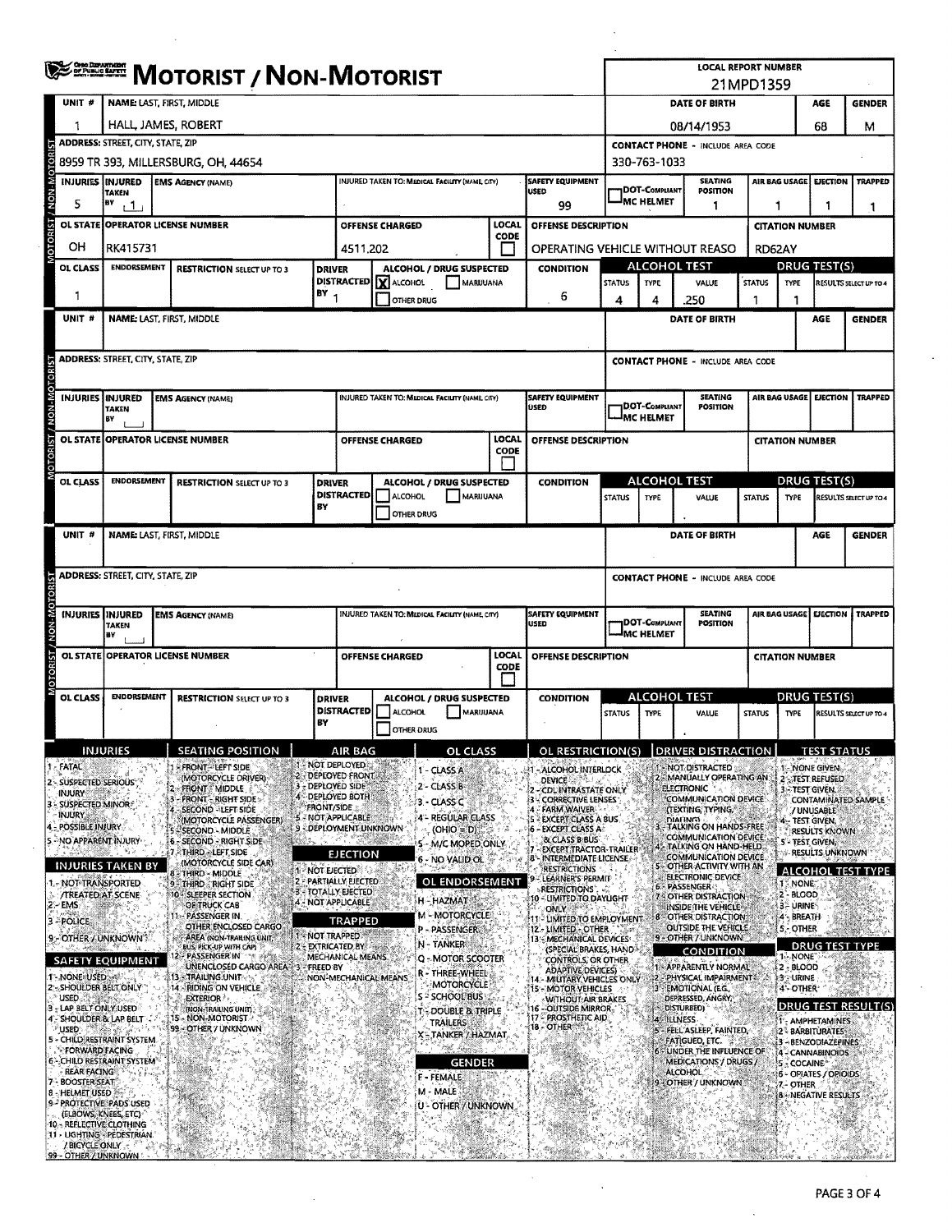| <b>SERETH OCCUPANT / WITNESS ADDENDUM</b>                                  |                                                                                                                                                                                                                                                                                                           |                               |                                                                              |                                                  | <b>LOCAL REPORT NUMBER</b><br>21MPD1359                                                                         |                                                              |                                                                                                                        |                                                                                          |                                   |                                                                                 |                          |                |
|----------------------------------------------------------------------------|-----------------------------------------------------------------------------------------------------------------------------------------------------------------------------------------------------------------------------------------------------------------------------------------------------------|-------------------------------|------------------------------------------------------------------------------|--------------------------------------------------|-----------------------------------------------------------------------------------------------------------------|--------------------------------------------------------------|------------------------------------------------------------------------------------------------------------------------|------------------------------------------------------------------------------------------|-----------------------------------|---------------------------------------------------------------------------------|--------------------------|----------------|
| UNIT <sup>#</sup><br><b>NAME: LAST, FIRST, MIDDLE</b>                      |                                                                                                                                                                                                                                                                                                           |                               |                                                                              |                                                  |                                                                                                                 | DATE OF BIRTH                                                |                                                                                                                        |                                                                                          | AGE                               | <b>GENDER</b>                                                                   |                          |                |
| <b>DCCUPAN</b>                                                             | <b>ADDRESS: STREET, CITY, STATE, ZIP</b>                                                                                                                                                                                                                                                                  |                               |                                                                              |                                                  |                                                                                                                 |                                                              |                                                                                                                        | <b>CONTACT PHONE - INCLUDE AREA CODE</b>                                                 |                                   |                                                                                 |                          |                |
|                                                                            | INJURIES   INJURED                                                                                                                                                                                                                                                                                        | TAKEN<br>BY                   | <b>EMS AGENCY (NAME)</b>                                                     |                                                  | INJURED TAKEN TO: MEDICAL FACILITY (NAME, CITY)                                                                 |                                                              | SAFETY EQUIPMENT                                                                                                       | DOT-COMPLIANT<br>MC HELMET                                                               | <b>SEATING</b><br><b>POSITION</b> |                                                                                 | AIR BAG USAGE ELECTION   | <b>TRAPPED</b> |
|                                                                            | UNIT #                                                                                                                                                                                                                                                                                                    |                               | NAME: LAST, FIRST, MIDDLE                                                    |                                                  |                                                                                                                 |                                                              |                                                                                                                        |                                                                                          | DATE OF BIRTH                     |                                                                                 | AGE                      | <b>GENDER</b>  |
| <b>JRANDOC</b>                                                             |                                                                                                                                                                                                                                                                                                           |                               | <b>ADDRESS: STREET, CITY, STATE, ZIP</b>                                     |                                                  |                                                                                                                 |                                                              |                                                                                                                        | <b>CONTACT PHONE - INCLUDE AREA CODE</b>                                                 |                                   |                                                                                 |                          |                |
|                                                                            | <b>INJURIES</b>                                                                                                                                                                                                                                                                                           | <b>INJURED</b><br>TAKEN<br>BY | <b>EMS AGENCY (NAME)</b>                                                     |                                                  | <b>INJURED TAKEN TO: MEDICAL FACILITY (NAME, CITY)</b>                                                          |                                                              | <b>SAFETY EQUIPMENT</b>                                                                                                | DOT-COMPLIANT<br>MC HELMET                                                               | <b>SEATING</b><br>POSITION        | AIR BAG USAGE                                                                   | <b>EJECTION</b>          | <b>TRAPPED</b> |
|                                                                            | UNIT#                                                                                                                                                                                                                                                                                                     |                               | NAME: LAST, FIRST, MIDDLE                                                    |                                                  |                                                                                                                 |                                                              |                                                                                                                        |                                                                                          | DATE OF BIRTH                     |                                                                                 | AGE                      | <b>GENDER</b>  |
| VAGCUPAN                                                                   |                                                                                                                                                                                                                                                                                                           |                               | <b>ADDRESS: STREET, CITY, STATE, ZIP</b>                                     |                                                  |                                                                                                                 |                                                              |                                                                                                                        | <b>CONTACT PHONE - INCLUDE AREA CODE</b>                                                 |                                   |                                                                                 |                          |                |
|                                                                            | INJURIES INJURED                                                                                                                                                                                                                                                                                          | <b>TAKEN</b><br>BY            | <b>EMS AGENCY (NAME)</b>                                                     |                                                  | INJURED TAKEN TO: MEDICAL FACILITY (NAME, CITY)                                                                 |                                                              | <b>SAFETY EQUIPMENT</b>                                                                                                | DOT-COMPLIANT<br><b>IMC HELMET</b>                                                       | <b>SEATING</b><br>POSITION        |                                                                                 | AIR BAG USAGE   EJECTION | <b>TRAPPED</b> |
|                                                                            | <b>UNIT#</b>                                                                                                                                                                                                                                                                                              |                               | <b>NAME: LAST, FIRST, MIDDLE</b>                                             |                                                  |                                                                                                                 |                                                              |                                                                                                                        |                                                                                          | DATE OF BIRTH                     |                                                                                 | AGE                      | <b>GENDER</b>  |
| <b>ARRIDOC</b>                                                             |                                                                                                                                                                                                                                                                                                           |                               | <b>ADDRESS: STREET, CITY, STATE, ZIP</b>                                     |                                                  |                                                                                                                 |                                                              |                                                                                                                        | <b>CONTACT PHONE - INCLUDE AREA CODE</b>                                                 |                                   |                                                                                 |                          |                |
|                                                                            | <b>INJURIES IINJURED</b>                                                                                                                                                                                                                                                                                  | <b>TAKEN</b><br>BY            | <b>EMS AGENCY INAME!</b>                                                     |                                                  | INJURED TAKEN TO: MEDICAL FACILITY (NAME, CITY)                                                                 |                                                              | <b>SAFETY EQUIPMENT</b>                                                                                                | <b>DOT-COMPLIANT</b><br><b>I<sub>MC HELMET</sub></b>                                     | <b>SEATING</b><br>POSITION        |                                                                                 | AIR BAG USAGE EJECTION   | <b>TRAPPED</b> |
|                                                                            |                                                                                                                                                                                                                                                                                                           |                               | <b>INJURIES</b>                                                              |                                                  | <b>SAFETY EQUIPMENT USED</b>                                                                                    |                                                              | <b>SEATING POSITION</b>                                                                                                |                                                                                          |                                   | AIR BAG USAGE                                                                   |                          |                |
|                                                                            | 1 - FATAL                                                                                                                                                                                                                                                                                                 | 4 - POSSIBLE INJURY :         | $\sim$ $\sim$<br>2 - SUSPECTED SERIOUS INJURY.<br>3 - SUSPECTED MINOR INJURY | <b>MENONE USED 22%</b>                           | VEHICLE OCCUPANT.<br>2 – SHOULDER BELT/ONLY USED<br>3 - LAP BELT ONLY USED                                      |                                                              | 1 - FRONT - LEFT SIDE<br>(MOTORCYCLE DRIVER)<br>2 - FRONT - MIDDLE<br>3 - FRONT - RIGHT SIDE<br>4 - Second - Left Side |                                                                                          |                                   | 1-NOT DEPLOYED.<br>2 - DEPLOYED FRONT<br>3 - DEPLOYED SIDE<br>4 - DEPLOYED BOTH |                          |                |
|                                                                            |                                                                                                                                                                                                                                                                                                           |                               | 5 - NO APPARENT INJURY<br><b>INJURED TAKEN BY</b><br>1 - NOT TRANSPORTED 1   |                                                  | 4 - SHOULDER & LAP BELT USED :<br>5 - CHILD RESTRAINT SYSTEM<br>FORWARD FACING.<br>6 - CHILD RESTRAINT SYSTEM - |                                                              | (MOTORCYCLE PASSENGER)<br>5 - SECOND - MIDDLE<br><b>6 - SECOND - RIGHT SIDE</b><br>7 - THIRD - LEFT SIDE               |                                                                                          |                                   | <b>FRONT/SIDE</b><br>5 - NOT APPLICABLE<br>9 - DEPLOYMENT UNKNOWN               |                          |                |
|                                                                            | $2 - EMS$<br>3 - POLICE                                                                                                                                                                                                                                                                                   | TREATED AT SCENE              |                                                                              | 7 - BOOSTER SEAT<br>8 - HELMET USED <sup>.</sup> | <b>REAR FACING A BEAM</b>                                                                                       |                                                              | (MOTORCYCLE SIDE CAR):<br><b>8 - THIRD - MIDDLE</b><br>9 - THIRD - RIGHT SIDE<br>10 - SLEEPER SECTION OF TRUCK CAB     | <b>EJECTION</b><br>$1$ - not ejected $\circledast$<br>2 - PARTIALLY EJECTED              |                                   |                                                                                 |                          |                |
|                                                                            |                                                                                                                                                                                                                                                                                                           | 9 - OTHER / UNKNOWN           | <b>GENDER</b>                                                                |                                                  | 9 - PROTECTIVE PADS USED<br>(ELBOWS, KNEES, ETC).<br>10 - REFLECTIVE CLOTHING                                   |                                                              | 11 - PASSENGER IN OTHER ENCLOSED<br><b>CARGO AREA (NON-TRAILING UNIT)</b><br>SUCH AS A BUS, PICK-UP WITH CAP)          |                                                                                          |                                   | 3 - TOTALLY EJECTED.<br>4 - NOT APPLICABLE<br><b>TRAPPED</b>                    |                          |                |
|                                                                            | 12 - PASSENGER IN UNENCLOSED<br>11 - LIGHTING - PEDESTRIAN<br>F - FEMALE.<br><b>CARGO AREA:</b><br>/ BICYCLE ONLY<br>13 - TRAILING UNIT<br>M - MALE<br>99 - OTHER / UNKNOWN<br>14 - RIDING ON VEHICLE EXTERIOR<br>U - OTHER / UNKNOWN<br>(NON-TRAILING UNIT)<br>15 - NON-MOTORIST<br>99 - OTHER Z UNKNOWN |                               |                                                                              |                                                  |                                                                                                                 |                                                              | 3 - FREED BY                                                                                                           | 1 - NOT TRAPPED.<br>2 - EXTRICATED BY<br><b>MECHANICAL MEANS</b><br>NON-MECHANICAL MEANS |                                   |                                                                                 |                          |                |
|                                                                            |                                                                                                                                                                                                                                                                                                           | NAME: LAST, FIRST, MIDDLE     |                                                                              |                                                  |                                                                                                                 |                                                              |                                                                                                                        |                                                                                          | DATE OF BIRTH                     |                                                                                 | AGE                      | <b>GENDER</b>  |
|                                                                            | ENNIS. GABRIELLA<br><b>ADDRESS: STREET, CITY, STATE, ZIP</b>                                                                                                                                                                                                                                              |                               |                                                                              |                                                  |                                                                                                                 |                                                              | <b>CONTACT PHONE - INCLUDE AREA CODE</b><br>330-201-7329                                                               | 12/24/2004                                                                               |                                   | 16                                                                              |                          |                |
| 114 N. WASHINGTON ST., MILLERSBURG, OH, 44654<br>NAME: LAST, FIRST, MIDDLE |                                                                                                                                                                                                                                                                                                           |                               |                                                                              |                                                  |                                                                                                                 |                                                              | DATE OF BIRTH                                                                                                          |                                                                                          | AGE                               | <b>GENDER</b>                                                                   |                          |                |
| SMEJKAL. GAGE. LESTAT<br><b>ADDRESS: STREET, CITY, STATE, ZIP</b>          |                                                                                                                                                                                                                                                                                                           |                               |                                                                              |                                                  |                                                                                                                 | 18<br>06/21/2003<br><b>CONTACT PHONE - INCLUDE AREA CODE</b> |                                                                                                                        |                                                                                          |                                   |                                                                                 |                          |                |
|                                                                            |                                                                                                                                                                                                                                                                                                           | NAME: LAST, FIRST, MIDDLE     | 114 N. WASHINGTON ST. APT. A, MILLERSBURG, OH, 44654                         |                                                  |                                                                                                                 |                                                              |                                                                                                                        | 330-234-3105                                                                             | DATE OF BIRTH                     |                                                                                 | AGE                      | <b>GENDER</b>  |
|                                                                            |                                                                                                                                                                                                                                                                                                           |                               |                                                                              |                                                  |                                                                                                                 |                                                              |                                                                                                                        |                                                                                          |                                   |                                                                                 |                          |                |
| <b>ADDRESS: STREET, CITY, STATE, ZIP</b>                                   |                                                                                                                                                                                                                                                                                                           |                               |                                                                              |                                                  | <b>CONTACT PHONE - INCLUDE AREA CODE</b>                                                                        |                                                              |                                                                                                                        |                                                                                          |                                   |                                                                                 |                          |                |

 $\bar{\lambda}$  $\sim$ 

 $\lambda$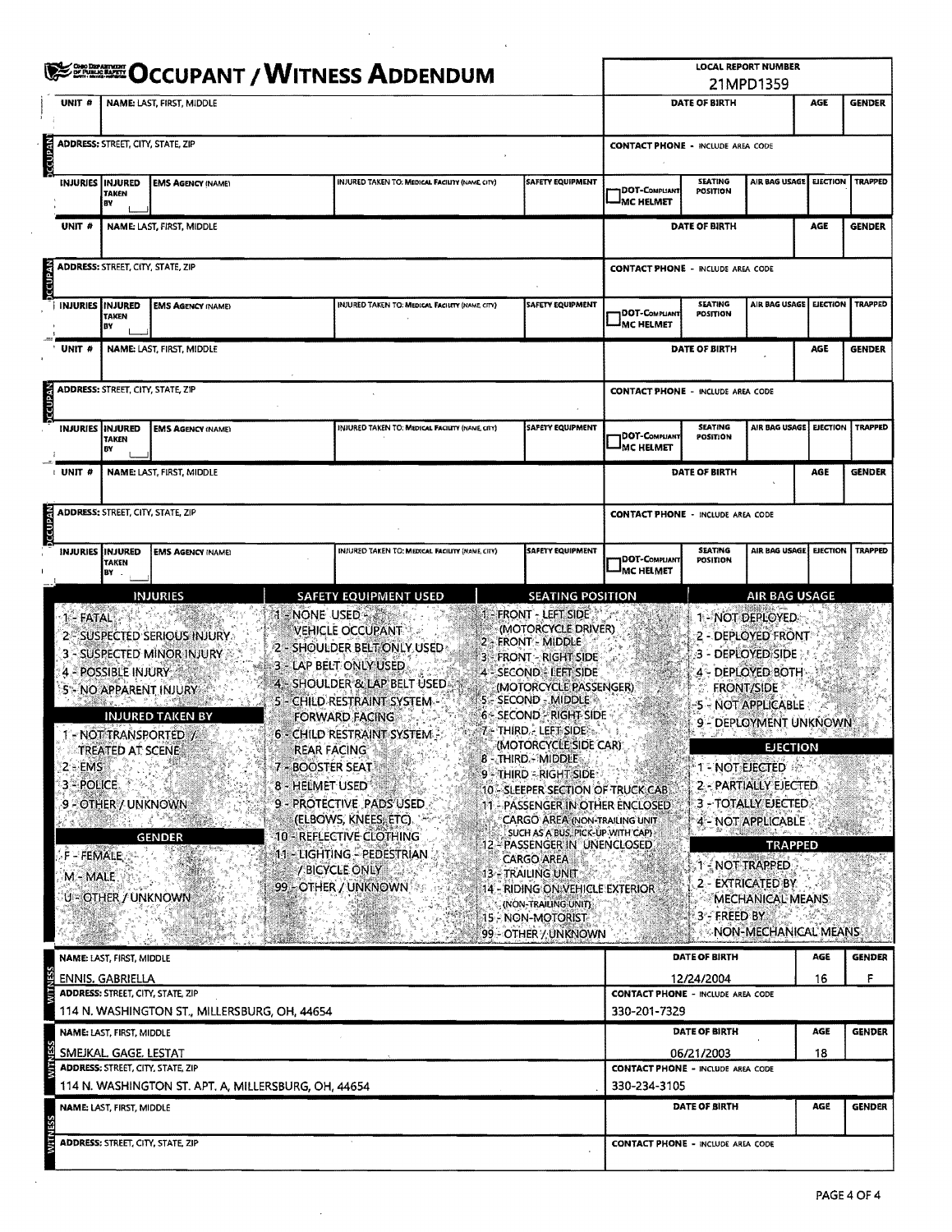**OHIO TRAFFIC ACCIDENT· OH2 NARRATIVE** 

| LOCAL REPORT NUMBER  | REPORTING AGENCY  | I DATE OF CRASH |
|----------------------|-------------------|-----------------|
| 21MPD1359            | Millersburg       | 09/18/2021      |
| IN COUNTY OF         | ACCIDENT LOCATION |                 |
| <b>Holmes County</b> | Washington        |                 |
|                      |                   |                 |

BADGE NO. OFFICERS SIGNATURE 106

 $\bar{z}$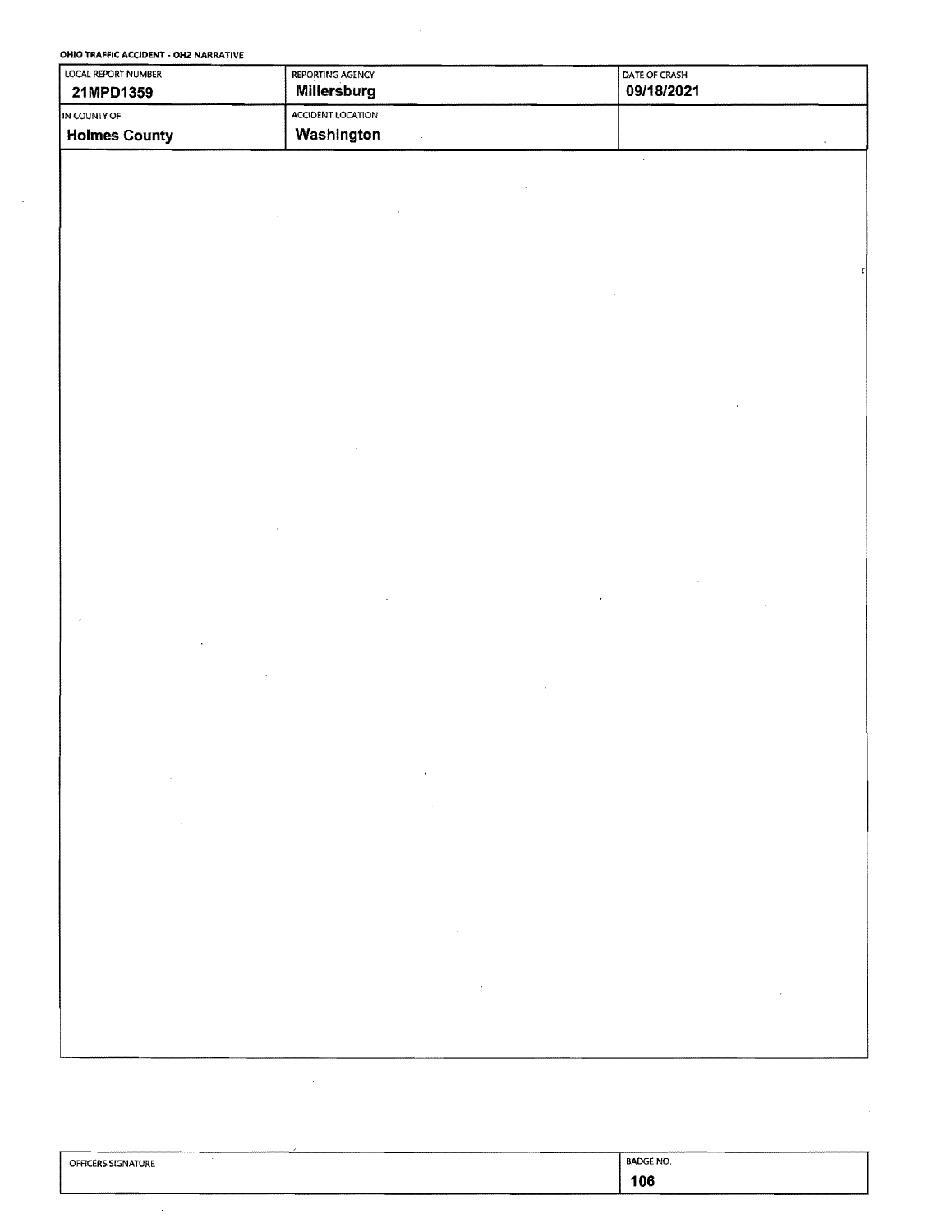|  | OHIO TRAFFIC ACCIDENT - OH2 DIAGRAM |  |
|--|-------------------------------------|--|
|  |                                     |  |

| LOCAL REPORT NUMBER<br>21MPD1359 | REPORTING AGENCY<br>Millersburg | $\ddot{\phantom{a}}$ | Date Of Crash<br>09/18/2021 |           |  |  |
|----------------------------------|---------------------------------|----------------------|-----------------------------|-----------|--|--|
| IN COUNTY OF                     | ACCIDENT LOCATION               | $\sim$               |                             |           |  |  |
| <b>Holmes County</b>             | Washington                      |                      |                             |           |  |  |
| $\lambda$                        |                                 |                      |                             |           |  |  |
|                                  |                                 |                      |                             |           |  |  |
|                                  |                                 |                      |                             |           |  |  |
|                                  |                                 |                      |                             |           |  |  |
|                                  |                                 |                      |                             |           |  |  |
|                                  |                                 |                      |                             |           |  |  |
|                                  |                                 |                      |                             |           |  |  |
|                                  |                                 |                      |                             |           |  |  |
|                                  |                                 |                      |                             |           |  |  |
|                                  |                                 |                      |                             |           |  |  |
|                                  |                                 |                      |                             |           |  |  |
|                                  |                                 |                      |                             |           |  |  |
|                                  |                                 |                      |                             |           |  |  |
|                                  |                                 |                      |                             |           |  |  |
|                                  |                                 |                      |                             |           |  |  |
|                                  |                                 |                      |                             |           |  |  |
|                                  |                                 |                      |                             |           |  |  |
|                                  |                                 |                      |                             |           |  |  |
|                                  |                                 |                      |                             |           |  |  |
|                                  |                                 |                      |                             |           |  |  |
|                                  |                                 |                      |                             |           |  |  |
|                                  |                                 |                      |                             |           |  |  |
|                                  |                                 |                      |                             |           |  |  |
|                                  |                                 |                      |                             |           |  |  |
|                                  |                                 |                      |                             |           |  |  |
|                                  |                                 |                      |                             |           |  |  |
|                                  |                                 |                      |                             |           |  |  |
|                                  |                                 |                      |                             |           |  |  |
|                                  |                                 |                      |                             |           |  |  |
|                                  |                                 |                      |                             |           |  |  |
|                                  |                                 |                      |                             |           |  |  |
|                                  |                                 |                      |                             |           |  |  |
|                                  |                                 |                      |                             |           |  |  |
|                                  |                                 |                      |                             |           |  |  |
|                                  |                                 | OFFICERS SIGNATURE   |                             | BADGE NO. |  |  |
|                                  |                                 |                      |                             | 106       |  |  |